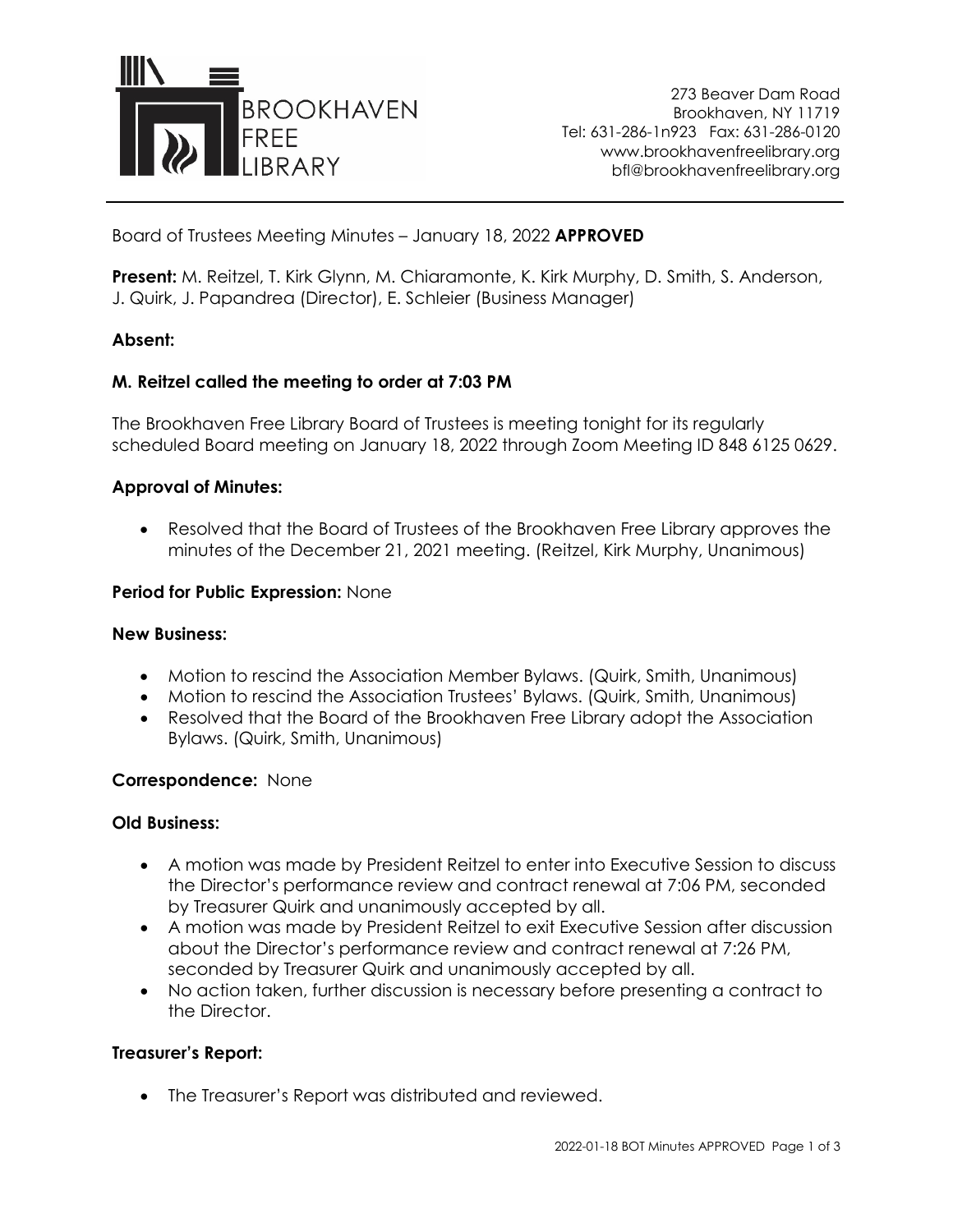

273 Beaver Dam Road Brookhaven, NY 11719 Tel: 631-286-1n923 Fax: 631-286-0120 www.brookhavenfreelibrary.org bfl@brookhavenfreelibrary.org

- Resolved that the Board of Trustees of the Brookhaven Free Library approves the Treasurer's Report for the month of January 2022. (Quirk, Smith, Unanimous)
- Resolved that the Board of Trustees of the Brookhaven Free Library approves the report of receipts and disbursements for the month of January 2022. (Quirk, Smith, Unanimous)
- Resolved that the Board of Trustees of the Brookhaven Free Library approves the report of warrants for the month of January 2022. (Quirk, Smith, Unanimous)

## **Reports:**

**President**: No report.

## **Director:**

- The Director's Report was distributed, reviewed and discussed.
- Resolved that the Board of Trustees of the Brookhaven Free Library accepts the Director's Report. (Reitzel, Quirk, Unanimous)
- Motion to approve the revised Confidentiality of Library Information Policy (Reitzel, Smith, Unanimous)

#### **Committee reports:**

**Building and Grounds**: None **Finance:** None **Public Relations**: None **Nominating**: None **Technology**: None **Administrative/Policy**: None

**New Business:** None

#### **Old Business:**

- A revised draft of the FY 2022-2023 Budget was presented by the Director and Business Manger. Review and discussion followed. The Director will prepare additional salary information and represent the Budget at the February meeting so that a final vote can be taken.
- The Library's ongoing COVID-19 response plan was discussed. Classes and events will resume in February.
- The Director provided updates regarding the Site Improvement Project. Looking forward to a plan rendering which is expected in the coming days. Nelson & Pope is close to completing plan changes necessary for resubmission to the